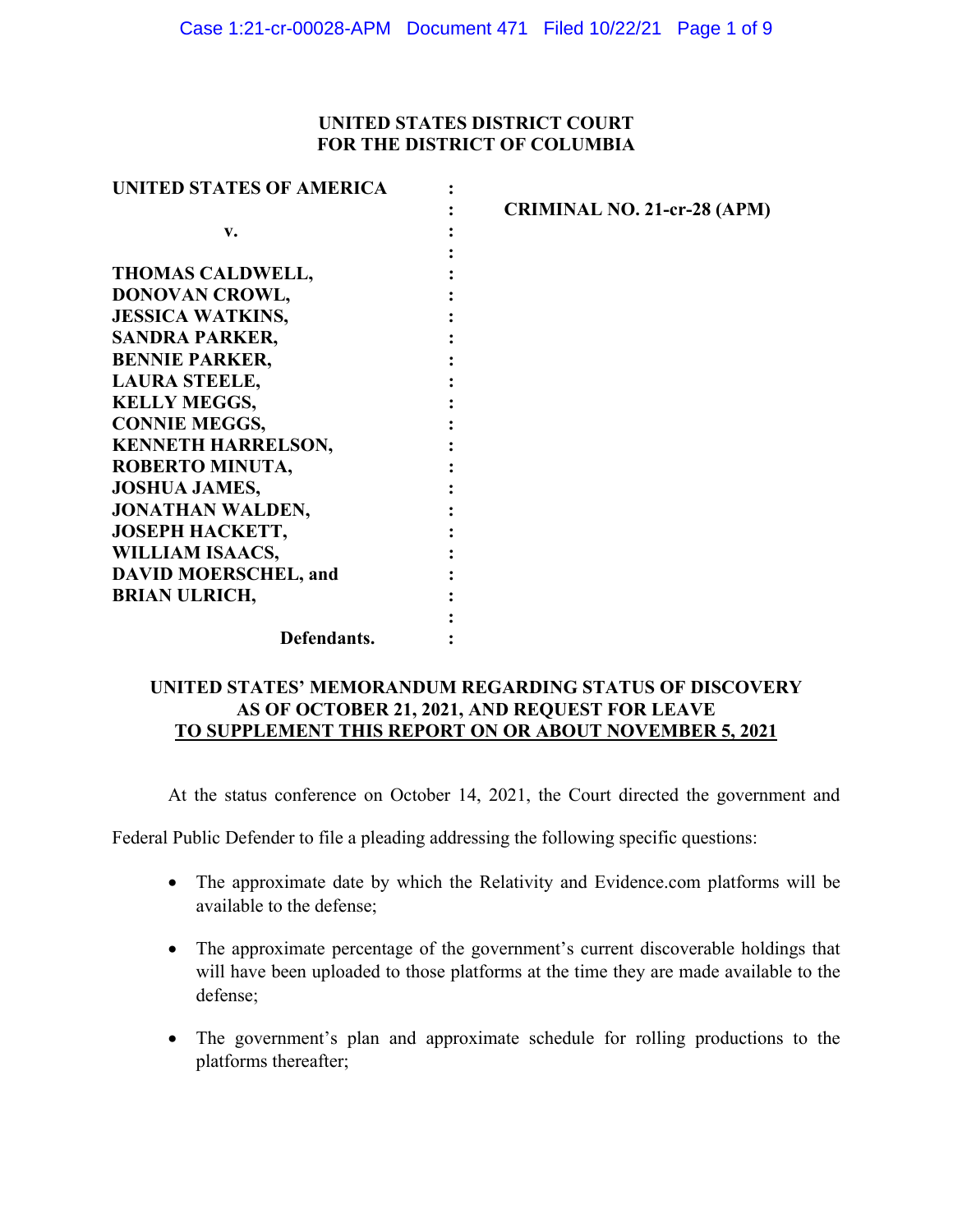- The approximate date by which the government expects to have all of its current discoverable holdings available to the defense; and
- The Government's plan for improving detained defendants' access to discovery.

This pleading responds to those inquiries, except that the government is unable to provide the Court with approximate dates for production at this time. However, as explained below, we can project that we can apprise the Court of those dates by November 5, 2021, and therefore request leave to file a supplemental report by that date. This said, as demonstrated below, the Government continues its substantial progress on the processing of discoverable holdings and fully expects to make them available sufficiently in advance of the April trial date to comply with the expectations the Court has set forth. To that end, we provide the following update:

#### **Status of Defense Evidence.com Database**

As described in a prior pleading (ECF No. 417), on September 3, 2021, the United States modified its contract with Axon Enterprise, Inc. ("Axon"), our evidence.com vendor. Pursuant to the modification, the government funded a Capitol Breach defense instance of evidence.com and purchased licenses that will enable legal defense teams to gain access to evidence.com and view voluminous video evidence. The defense instance is managed and administered by the Federal Public Defender for the District of Columbia ("FPD"), who is acting as the Discovery Liaison for defense counsel in Capitol Breach cases, and the government has no ability to log into or retrieve information from the defense instance.

In conjunction with the Defender Service's National Litigation Support Team, FPD created a structure for distributing and tracking evidence.com licenses for defense counsel. As of October 18, 2021, FPD has sent emails to all Capitol Breach defense counsel with instructions on how to request a license for the legal defense team to view videos in evidence.com. FPD also developed a "Quick Start Guide" that it simultaneously circulated to all Capitol Breach defense counsel, with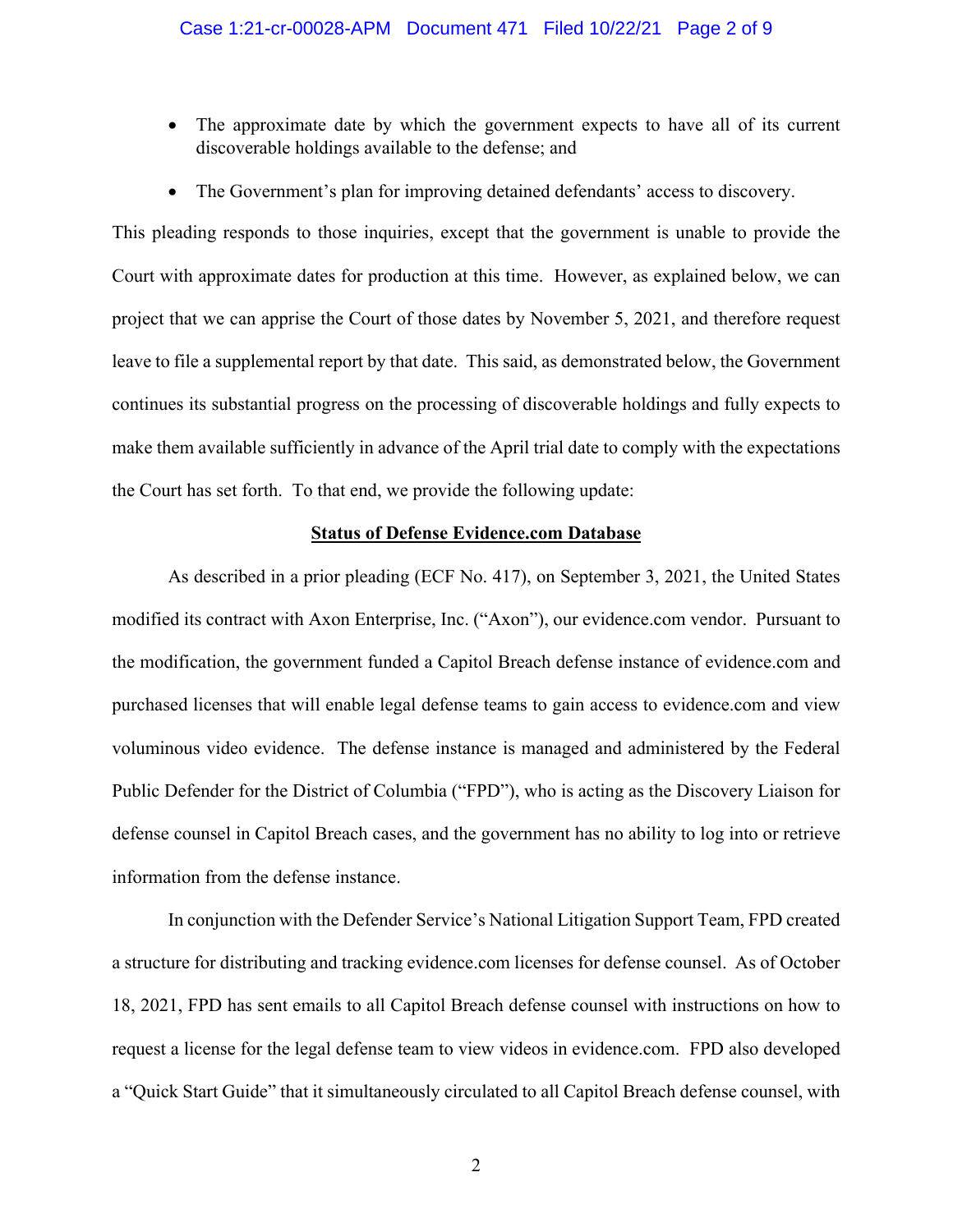instructions for registering an account, logging into evidence.com, and further describing how video discovery may be shared with their clients through the evidence.com platform consistent with the standard Capitol Breach protective order. By November 5, 2021, we can provide further update to the Court on the progress and whether/when the defense in this case will have full access.

## **Status of Production of Video Footage**

The following video footage has been shared to the defense instance of evidence.com and

is accessible to any Capitol Breach defense counsel who requests a license:

- 16,925 U.S. Capitol Police ("USCP") Closed Circuit Video ("CCV") files consisting of approximately 4,800 hours (over four terabytes) of footage from 515 cameras located inside the U.S. Capitol Visitor Center and on the Capitol grounds. To assist the defense in locating relevant USCP CCV, we have also produced (via USAfx) 15 camera maps of the interior of Capitol Visitor's Center and the interior of the Capitol.
- 1,676 Metropolitan Police Department ("MPD") body-worn-camera ("BWC") files consisting of approximately 1,600 hours of footage recorded by over 900 officers between 1:00 p.m. and 6:00 p.m. on January 6, 2021. To assist the defense in locating officers who may have recorded body-worn-camera footage at a particular location and time, we also produced (via USAfx) a spreadsheet created by the Discovery Team based on MPD radio Global Positioning Satellite records.

### **Status of Defense Relativity Workspace**

On October 13, 2021, the United States modified its contract with Deloitte Financial Advisory Services, LLP ("Deloitte") to fund a Capitol Breach Relativity workspace and purchase licenses that will enable legal defense teams to gain access to the database. FPD is now consulting with Deloitte concerning the construction and organization of the defense workspace and creating a structure for distributing Relativity licenses to defense counsel. FPD will notify Capitol Breach defense counsel on how to obtain Relativity license access once the defense workspace is constructed and organized and is ready to be populated with documents. By November 5, 2021, we expect to be able to provide more detail about the status of the licenses and whether/when defense counsel in this case will have access.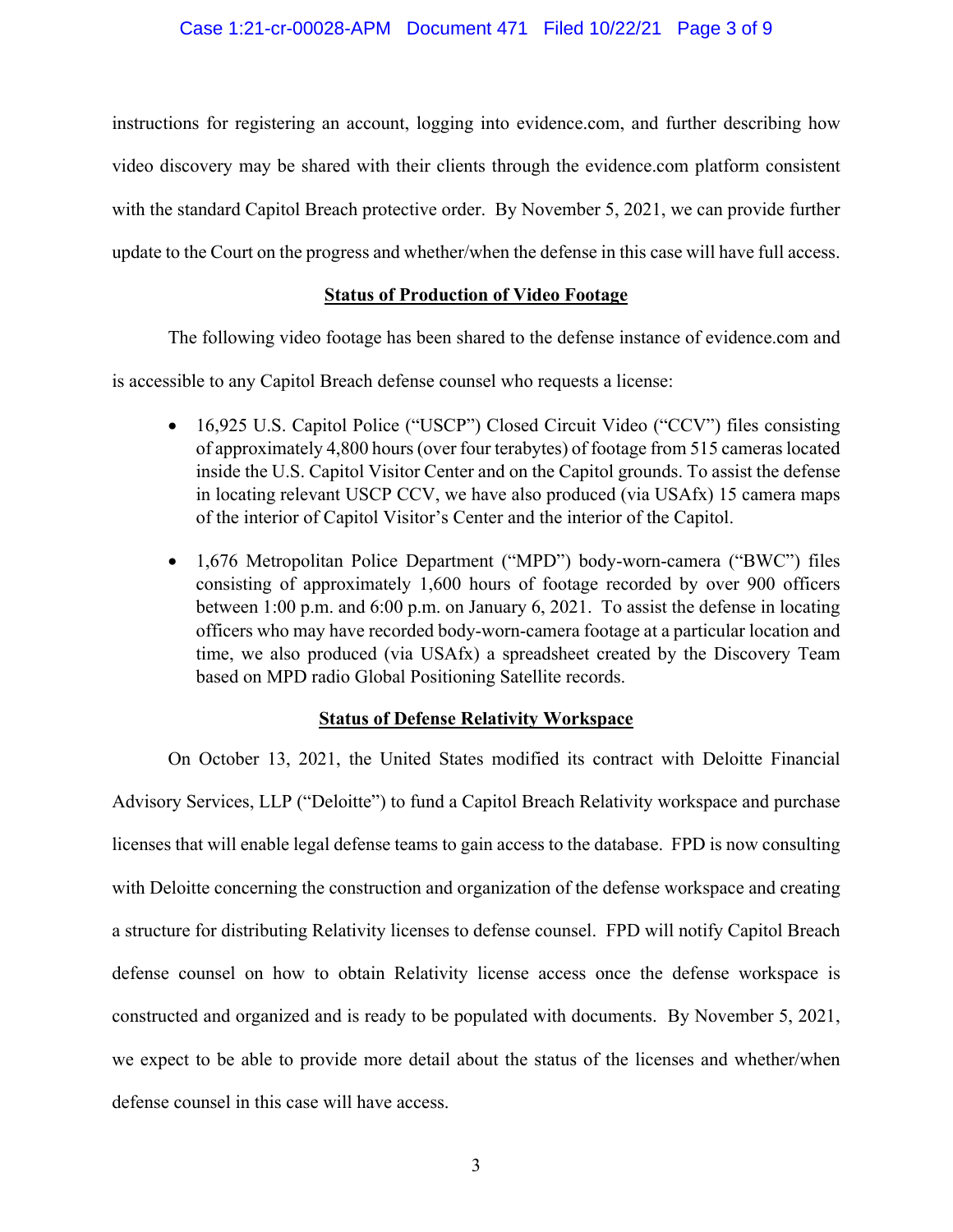### **Status of Production of Documents**

Since our last filing describing the status of discovery as of September 14, 2021, the following materials and a corresponding index have been made available for sharing with Capitol Breach defense counsel via USAfx:

- 42 files that consist of MPD internal investigation reports and exhibits (739 pages);
- 31 files consisting of digital exhibits to previously produced USCP Office of Professional Responsibility ("OPR") reports;<sup>1</sup> and
- USCP radio communications and draft transcripts.

# **Contents of Government Relativity Database**

Our Relativity database currently contains over 33,000 records from USCP, 23,000 records from MPD, and 56,000 records from the FBI's main Capitol Breach file (of which about 29,000 pertain to individual defendants and are likely to overlap with materials already produced in the specific cases to which they are most directly relevant). We can provide more specific information about when the information in the Government's Relativity database will be fully transferred to the defense version by November 5, 2021.

# **Manner of Productions Going Forward**

In terms of the manner in which discovery will be produced going forward:

- We will continue to utilize evidence.com to produce voluminous video footage in all Capitol Breach cases.
- Until Relativity access is available to Capitol Breach defense counsel, limited productions such as those described above will continue to be made available to counsel via USAfx, as well as produced to the defense Relativity workspace.
- Once defense counsel have access to Relativity, it will become the primary method for producing voluminous documents. However, we will still continue to make organized

<sup>&</sup>lt;sup>1</sup> On September 10, 2021, we made available via USAfx 35 files consisting of 28 reports from USCP OPR investigations of alleged wrongdoing by USCP officers on January 6, 2021.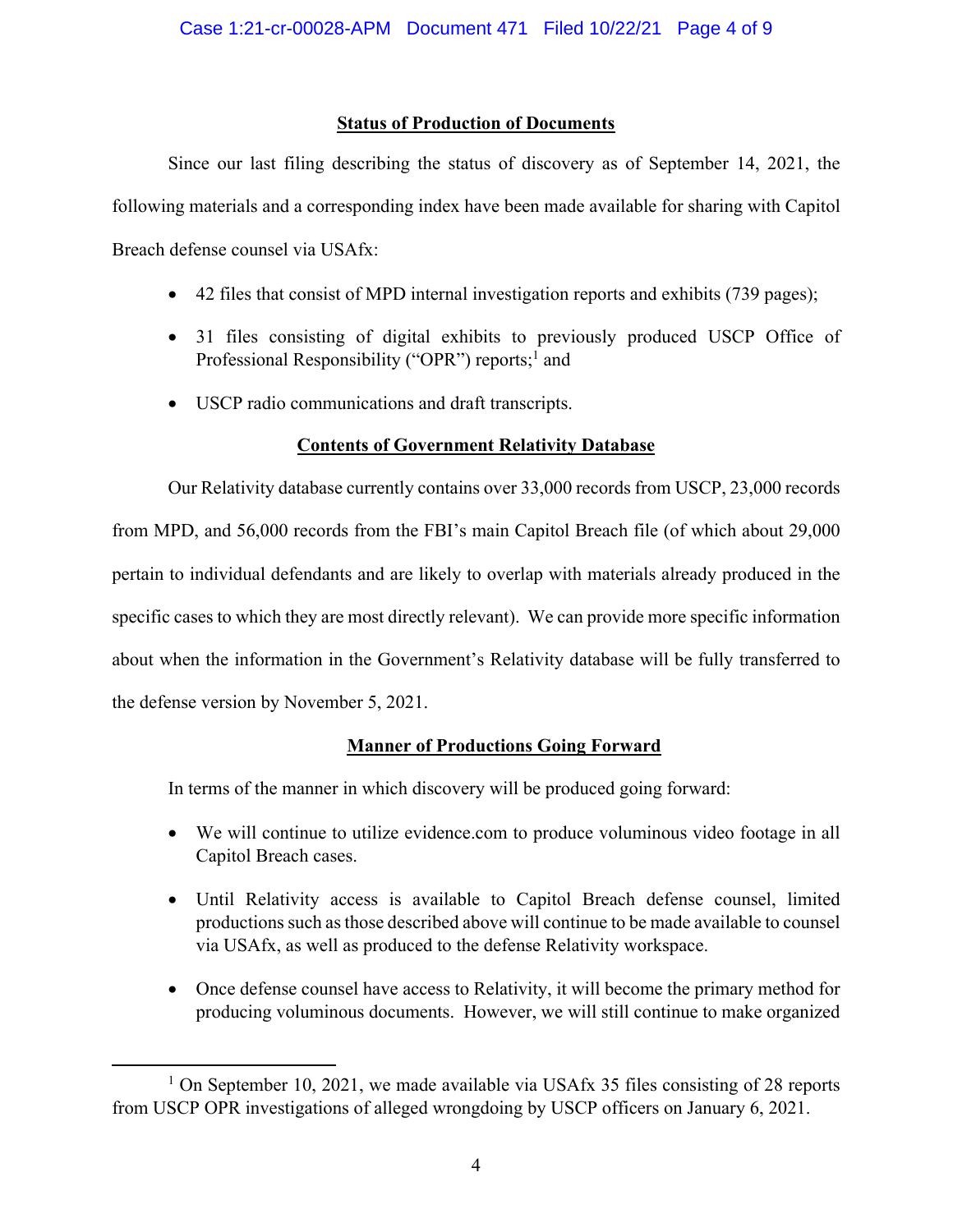### Case 1:21-cr-00028-APM Document 471 Filed 10/22/21 Page 5 of 9

productions and issue discovery letters to defense counsel describing materials that have been added to the defense database.

 Certain materials, because of their nature or volume, will only be produced to the defense Relativity workspace. E.g., case-specific discovery that has been provided in *other* defendants' cases and the results of searches of devices and SCA accounts.2 Those materials will become accessible to defense counsel once FPD distributes licenses for Relativity.

### **Incarcerated Defendants**

In collaboration with FPD, we have developed a number of proposals to increase access by incarcerated defendants to discovery materials. These proposals include providing access to ediscovery (by providing limited evidence.com and Relativity access to inmates via wi-fi and increasing the number of computers available for discovery review). FPD and our office had a productive meeting with representatives from the D.C. Department of Corrections ("DOC") about the e-discovery proposal on Wednesday, October 20, 2021. At the meeting, representatives of DOC indicated they would explore with the Director whether a pilot e-discovery program consistent with our proposal, beginning with Capitol Breach defendants, may be implemented consistent with the DOC's security concerns and Internet capacity. We are meeting again on October 27, 2021, at which time we expect to obtain requested technical and logistical information from the DOC that would be essential to implementing our joint proposal.

## **Future Productions**

Among the documents we expect future productions to include are:

 $2^2$  For the search warrant returns for devices or SCA accounts with a very large amount of video content, part of those returns may be produced through Evidence.com, but we anticipate that Relativity will be the main platform for hosting the digital search warrant return content.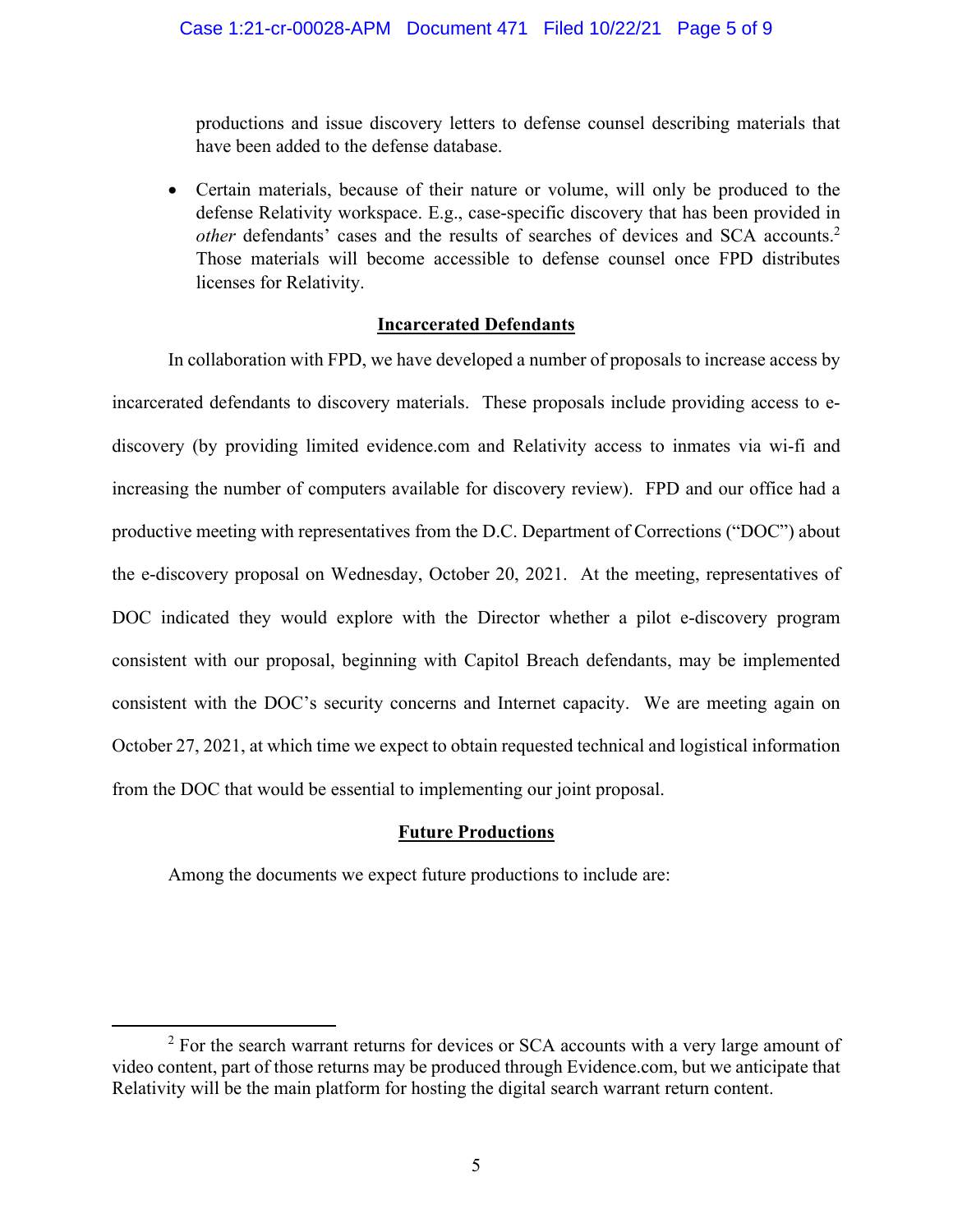- The remainder of USCP CCV (4,204 files), which is mainly comprised of footage that has been deemed Highly Sensitive, e.g., footage of the interior of the Capitol;<sup>3</sup>
- The remainder of MPD BWC footage (largely consisting of footage outside the 1:00 to 6:00 p.m. timeframe), and BWC footage from Arlington County Police (124 files), Fairfax County Police (24 files), Montgomery County Police (60 files), and Virginia State Police;
- U.S. Secret Service surveillance camera footage (143 videos);
- Video recordings made by officers of MPD's Electronic Surveillance Unit;
- Camera map for Capitol grounds;
- Supplemental exhibits to USCP OPR reports;
- USCP After Action Reports;
- MPD Aerial Surveillance Unit Photos;
- Permits for Demonstrations at the U.S. Capitol;
- Additional MPD internal investigation reports;
- MPD and Virginia State Police radio transmissions;
- Legal process pertaining to the collection of geolocation data from Google, Inc. and various additional providers;
- BWC Spreadsheet and zone maps (work product created to assist in review of BWC footage);
- Statements made by members of law enforcement during interviews arising out of the Capitol Breach investigation;
- Discoverable MPD, USCP and FBI records and memoranda currently in (or shortly to be ingested into) Relativity;
- Case-specific discovery of other defendants (i.e., discovery already produced to the defendant for whom it is directly relevant, but which will be made accessible to all defendants);

 $3$  To be clear, we are not producing via evidence.com footage that constitutes "Security Information" pursuant to 2 U.S.C. § 1979, i.e., the 17 hours of CCV footage that relate to the evacuation of Congressional Members. The disclosure of this footage will be handled separately.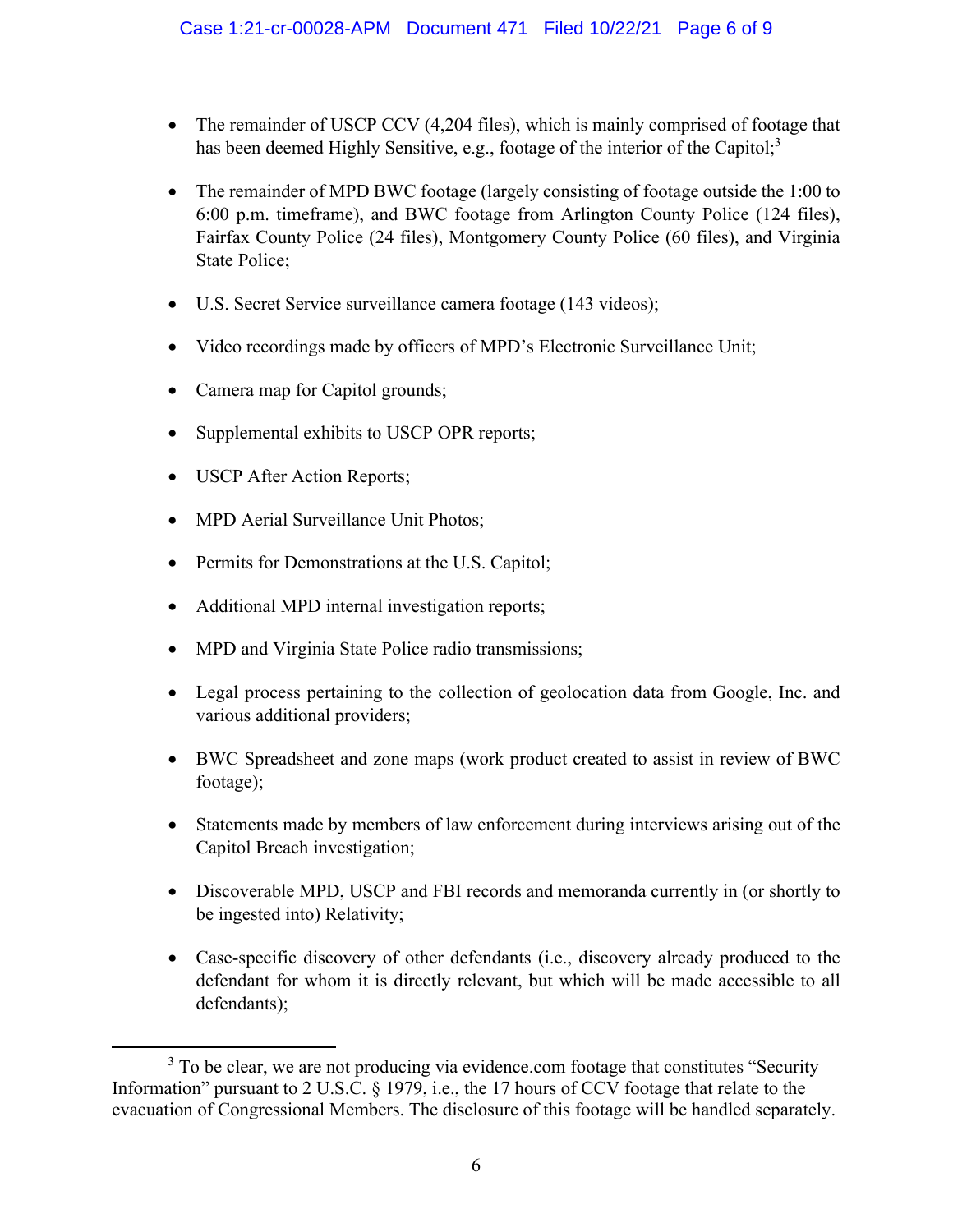- Results of searches of devices and SCA accounts; and
- Custodial statements of (other) defendants.

## **Substantial Completion of Discovery**

We understand that the Court would like us to project when production of the global discovery materials will be substantially complete. As an initial matter, to reach the point where we can assess a potential date of substantial completion, the government has taken and continues to make substantial efforts, including:

- Appointing a Capitol Breach Discovery Coordinator in January;
- Assembling a Capitol Breach Discovery Team consisting of experienced attorneys, project managers, and litigation technology professionals;
- Collecting information from multiple sources involved in the response to and investigation of the Capitol Breach;
- Collaborating with FPD to develop a standard protective order for Capitol Breach cases;
- Identifying database solutions for making terabytes of video and documents accessible to hundreds of defendants, funding defense databases and obtaining licenses for all Capitol Breach defense counsel, and collaborating with FPD to execute these solutions;
- Reviewing specific discovery requests by defense counsel to ensure the appropriate materials are prioritized for production;
- Creating protocols and procedures to ensure that (a) case-specific discovery is provided, (b) defendants will receive complete copies of unscoped devices and SCA accounts upon request; (c) devices and SCA accounts are systematically filtered for attorney-client communications; and (d) relevant scoped data and custodial interviews will be uploaded to the government's discovery databases for production to all; and
- Creating proposals for increasing access to discovery by incarcerated defendants.

We will soon begin to load into Relativity several hundred thousand FBI records (a substantial portion of which may not be directly related to any charged defendants). These materials that have been undergoing pre-processing to ensure, among other things, that any materials that might be subject to protection under Federal Rule of Criminal Procedure Rule 6(e)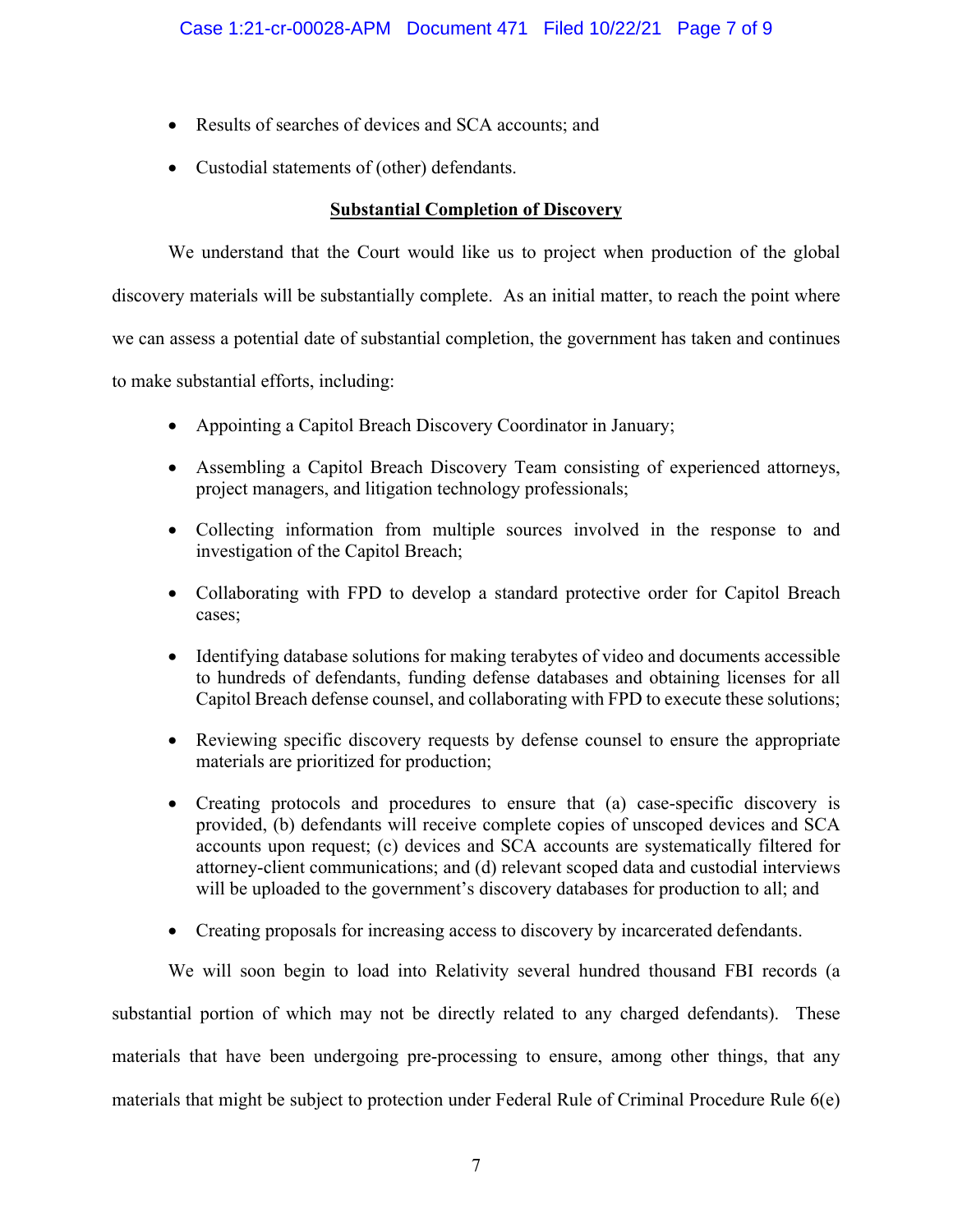#### Case 1:21-cr-00028-APM Document 471 Filed 10/22/21 Page 8 of 9

are segregated for processing internally. Once these documents are loaded in Relativity, we will be able to better assess and execute our plan for reviewing them and producing them in discovery. We are also currently engaged in a concerted effort to consolidate scoped search results from thousands of devices and SCA accounts for ingestion by Deloitte. We thus expect to be in a better position to provide the Court an estimate of the time necessary for substantial completion by November 5, 2021.

As many documents may not be discoverable or may be duplicative, neither the Court nor defense counsel should expect the size of the productions to the defense to mimic the size of the government's Relativity workspace.

#### **Consultation With the Federal Public Defender on This Status Update**

 Undersigned counsel shared a copy of this pleading with Michelle Peterson, counsel for Defendant Watkins and an Assistant Federal Public Defender who has been leading that office's efforts in coordinating discovery across the Capitol Breach cases. Ms. Peterson did not object to the representations made herein about the efforts of her office.

### **Conclusion**

In sum, we have made substantial progress in our diligent efforts to provide the defense comparable discovery review platforms for both documents and digital media, to populate those platforms, and to use alternative means to provide the most relevant discovery without delay. We will diligently continue to transfer data to our vendors, process it for production, and make interim productions by other means until the defense platforms are in place. As we continue to implement our plan, we will continue to file status memoranda with the Court on a regular basis—and in any event will provide further update by November 5, 2021.